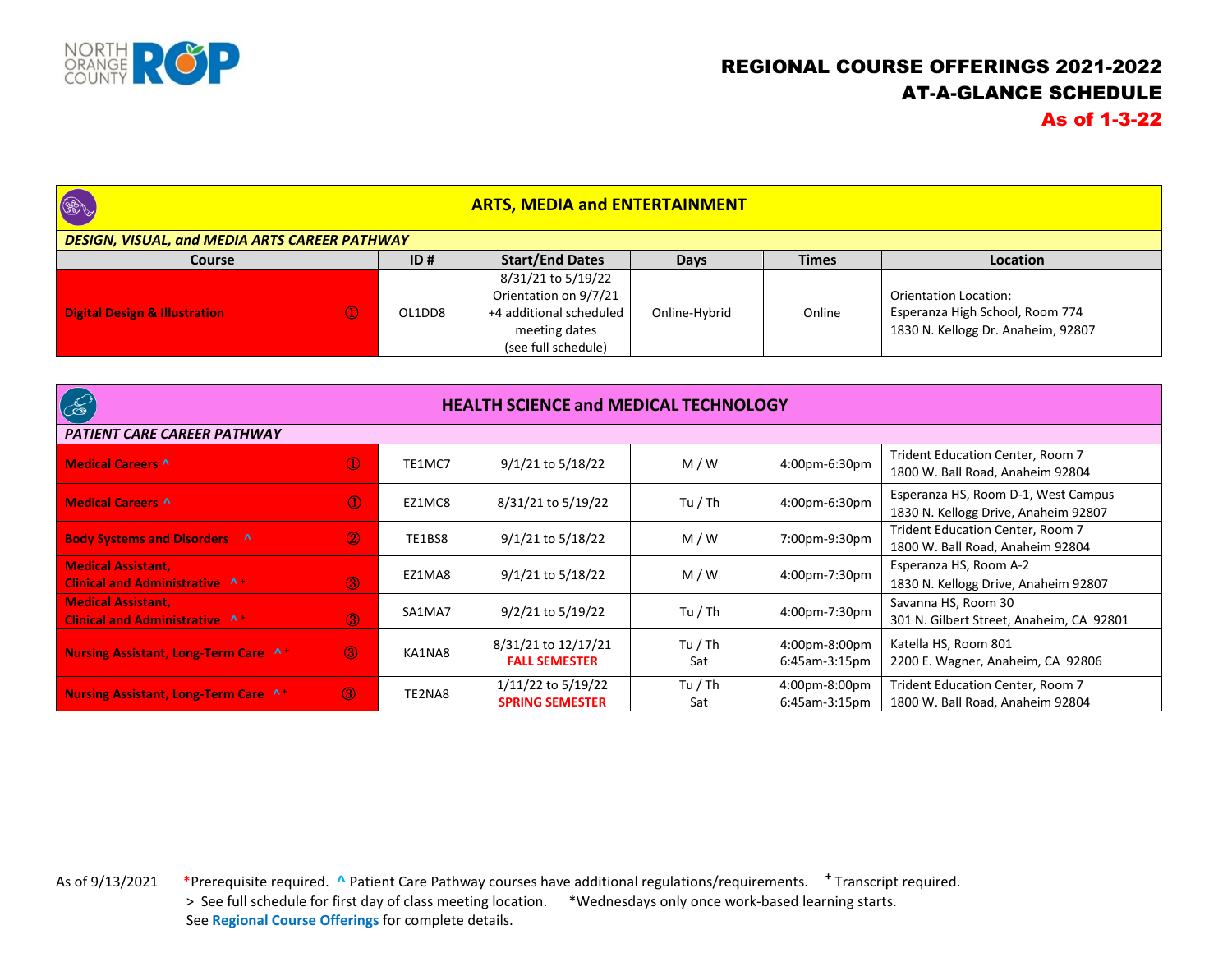

## **HOSPITALITY, TOURISM, and RECREATION**

| FOOD SERVICE UNU HOSPITALITT CAREER PATHWAT                                                        |        |                                      |         |               |                                                                                |  |  |
|----------------------------------------------------------------------------------------------------|--------|--------------------------------------|---------|---------------|--------------------------------------------------------------------------------|--|--|
| $\circled{1}$<br><b>Introduction to Culinary Arts</b>                                              | YL1IC8 | 8/31/21 to 5/19/22                   | Tu / Th | 4:00pm-6:30pm | Yorba Linda HS, Room 402<br>19900 Bastanchury Rd., Yorba Linda<br>92886        |  |  |
| $\circled{2}$<br><b>Culinary Arts</b>                                                              | YL1CA7 | 8/31/21 to 5/19/22                   | Tu / Th | 4:00pm-6:30pm | Yorba Linda HS, Room 402<br>19900 Bastanchury Rd., Yorba Linda<br>92886        |  |  |
| <b>Retail Restaurant/Food Service Occupations</b><br><b>Community Classroom (CC)</b>               | EC1RRO | 9/1/21 to 5/18/22                    | M/W     | 4:00pm-6:30pm | El Camino Real HS, Room 108<br>1351 Orangethorpe Ave., Placentia 92870         |  |  |
| <b>Retail Restaurant/Food Service Occupations</b><br><b>Cooperative Vocational Education (CVE)</b> | EC1RR8 | 9/1/21 to 5/18/22<br>Open Entry/Exit | W       | 4:00pm-6:30pm | El Camino Real HS, Room 108<br>1351 Orangethorpe Ave., Placentia 92870         |  |  |
| <b>HOSPITALITY, TOURISM and RECREATION CAREER PATHWAY</b>                                          |        |                                      |         |               |                                                                                |  |  |
| <b>Entertainment Park/Tourism Careers</b><br><b>Community Classroom (CC)</b>                       | KN1EP8 | 9/2/21 to 5/19/22                    | Tu / Th | 4:00pm-6:30pm | Knott's Berry Farm Training Center<br>8039 Beach Blvd., Buena Park, CA 90620 > |  |  |
| <b>Entertainment Park/Tourism Careers</b><br><b>Cooperative Vocational Education (CVE)</b>         | KN1EP0 | 9/2/21 to 5/17/22<br>Open Entry/Exit | Tu      | 4:00pm-6:30pm | Knott's Berry Farm Training Center<br>8039 Beach Blvd., Buena Park, CA 90620 > |  |  |
| <b>Hotel and Hospitality Management</b><br><b>Community Classroom (CC)</b>                         | KN1HH7 | 9/1/21 to 5/18/22                    | $M/W^*$ | 4:00pm-6:30pm | Knott's Berry Farm Training Center<br>8039 Beach Blvd., Buena Park, CA 90620 > |  |  |

| <b>INFORMATION AND COMMUNICATION TECHNOLOGIES</b> |                                           |        |                                                                                                                 |                                         |        |                                                                                    |  |  |
|---------------------------------------------------|-------------------------------------------|--------|-----------------------------------------------------------------------------------------------------------------|-----------------------------------------|--------|------------------------------------------------------------------------------------|--|--|
|                                                   | <b>NETWORKING PATHWAY (CYBERSECURITY)</b> |        |                                                                                                                 |                                         |        |                                                                                    |  |  |
| <b>IT Fundamentals</b>                            | $\left( \mathbf{D} \right)$               | KA1IT7 | 8/31/21 to 12/17/22<br>Orientation on 9/2/21<br>+3 additional scheduled<br>meeting dates<br>(see full schedule) | Online-Hybrid<br><b>FALL SEMESTER</b>   | Online | Orientation Location:<br>Katella HS, Room 806<br>2200 E. Wagner, Anaheim, CA 92806 |  |  |
| A+ Certification Training*                        | $\circled{2}$                             | KA2AP7 | 1/10/22 to 5/19/22<br>Orientation on 1/10/22<br>+3 additional scheduled<br>meeting dates<br>(see full schedule) | Online-Hybrid<br><b>SPRING SEMESTER</b> | Online | Orientation Location:<br>Katella HS, Room 806<br>2200 E. Wagner, Anaheim, CA 92806 |  |  |

| $\circledast$                             | <b>PUBLIC SERVICES</b> |        |                   |                                           |               |                                                                |  |
|-------------------------------------------|------------------------|--------|-------------------|-------------------------------------------|---------------|----------------------------------------------------------------|--|
| <b>EMERGENCY RESPONSE CAREER PATHWAY</b>  |                        |        |                   |                                           |               |                                                                |  |
| <b>Emergency Medical Technician (EMT)</b> | $\bigcirc$             | LH1ET7 | 9/2/21 to 5/18/22 | Th<br>+5 Saturdays<br>(see full schedule) | 4:00pm-9:00pm | La Habra HS, Room 123<br>801 Highlander Avenue, La Habra 90631 |  |

As of 9/13/2021 \*Prerequisite required. **^** Patient Care Pathway courses have additional regulations/requirements. **<sup>+</sup>** Transcript required. > See full schedule for first day of class meeting location. \*Wednesdays only once work-based learning starts. See **Regional Course Offerings** for complete details.